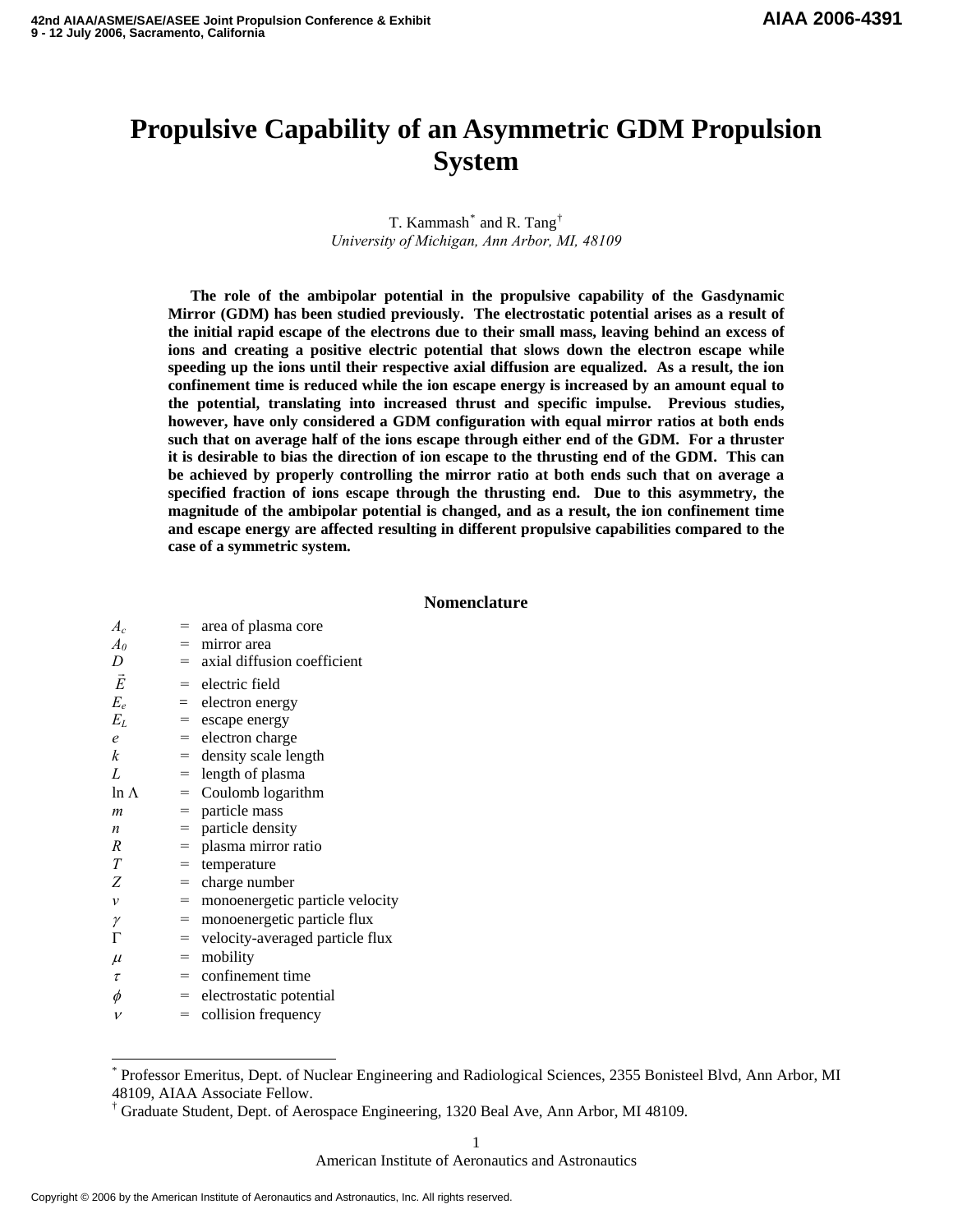## **I. Introduction**

The gasdynamic mirror (GDM) fusion propulsion system is a magnetic mirror confinement system in which a hot The gasdynamic mirror (GDM) fusion propulsion system is a magnetic mirror confinement system in which a hot dense plasma is confined long enough to allow fusion reactions to take place while allowing a fraction of the charged particles to escape to produce the desired thrust. The underlying confinement principle is based on the premise that the plasma density and temperature will have such values as to make the ion-ion collision mean free path much shorter than the plasma length. Under these conditions the plasma behaves like a fluid, and its escape from the system would be analogous to the flow of a gas into vacuum from a vessel with a hole. In our previous work,<sup>1</sup> we assessed the propulsive capability of GDM by solving the appropriate particle and energy balance equations in order to establish the physical properties of the system as well as the required input energy and the reactor gain factor. The electrostatic potential that arises due to the rapid loss of the electrons was considered in later work,<sup>2</sup> and its effect on the escape energies of the electrons and ions (hence the thrust and specific impulse of the system) was investigated. The GDM device could also be used as a plasma thruster if means other than fusion power are used to heat the plasma, e.g. radiative heating. In the latter case, the magnetic mirror confines the plasma during the heating process, after which it is ejected from the mirror end which serves as a magnetic nozzle. In both instances, sufficiently long confinement is needed, and the impact of the electrostatic potential on the confinement time as well as on the propulsive performance of the system is critical. In this paper we address the physics of such a potential and assess its effect on the escape energies of the electrons and ions irrespective of whether the GDM is fusion-powered or heated by other means.

## **II. Mathematical Formulation**

 In our previous analysis we computed the confinement time in GDM by calculating the particle flux through the mirrors and dividing it into the total number of particles in the system. Because of the initial rapid loss of the electrons due to their small mass, the particle dynamics is further influenced by the electric field associated with the electrostatic potential. Therefore, to properly address such dynamics, and to identify the forces that contribute to the flow of particles through the mirrors, one must incorporate not only the diffusion due to collisions, but also the contribution of the electric field. Our previous studies, however, assumed equal mirror ratios at both ends of the GDM, resulting in half of the particles on average escaping through either end of the GDM. For a thruster, it is desirable to bias the direction of particle escape to the thrusting end of the GDM. This can be achieved by properly controlling the mirror ratio at both ends.

#### **A. Ambipolar Potential and Loss Rate**

We begin with the monoenergetic diffusion equations for the electrons and ions in the device.<sup>3</sup>

$$
\left(\frac{1}{R_j}\right)_{\gamma_{ej}} = -D_e \nabla n_e - \mu_e \overrightarrow{E} n_e \tag{1}
$$

$$
\left(\frac{1}{R_j}\right)_{j} = -D_{ij}\nabla n_i - \mu_i Z \vec{E} n_i
$$
\n<sup>(2)</sup>

where the mirror ratio reflects the fact that the monoenergetic flux  $\gamma$  is measured at the throat of the mirror with area *A0*. The subscript *j* denotes the corresponding quantity at the two "mirrors". If the plasma area at the center of the device is  $A_c$ , then  $A_0 = A_c / R$ . It is assumed that the ion and electron densities vary as

$$
n = n_c \exp\left[-\left(\frac{2k}{L}\right)z\right]
$$
 (3)

where *L* is the axial length of the system and *k* is an integer. It is clear that we can write for the total monoenergetic flux through the mirror the result

$$
A_0 \gamma = -A_0 D \nabla n = (2k/L) A_0 D n \tag{4}
$$

For the ions we employ the diffusion coefficient given by

$$
D_{ij} = \frac{L^2}{4k\tau_j} \tag{5}
$$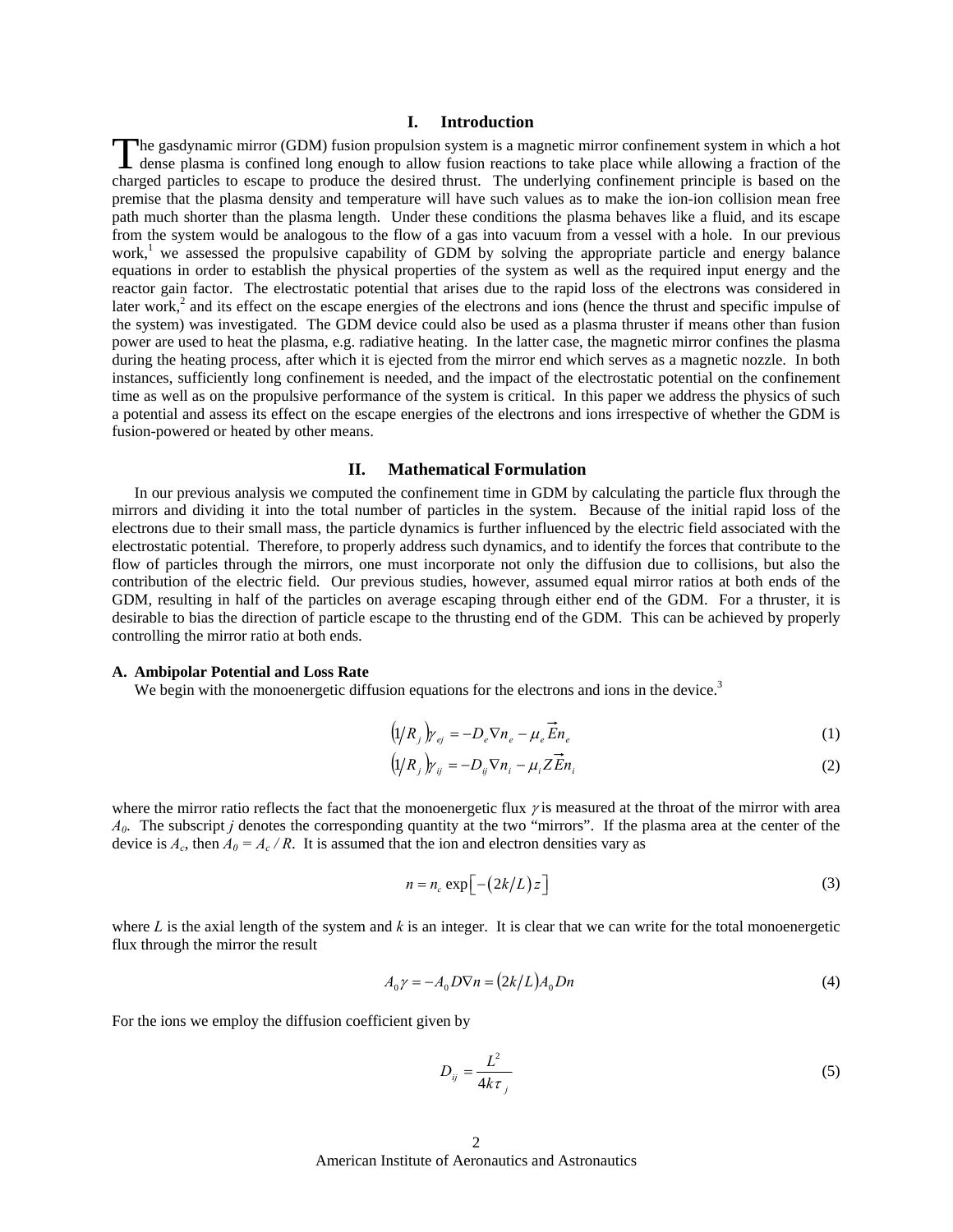where  $\tau_i$  is the loss time constant for mirror ratio  $R_i$ . The approximate loss time constant for ions  $\tau_{ij}$  is given by the Eq. (6). Note that this is based on flux balance and expresses the loss rate assuming all of the ions escape through *one* end of the GDM with mirror ratio  $R_i$  in the absence of any electric field.

$$
\tau_{ij} = \frac{R_j L}{v_{th}} \tag{6}
$$

For the electrons we use the following diffusion coefficient

$$
D_e = \frac{v_e^2}{3v_{ei}}\tag{7}
$$

where  $v_{ei}$  is the electron-ion collision frequency given by

$$
V_{ei} = \frac{n_e \ln \Lambda}{C_0 E_e^{\frac{3}{2}}}
$$
 (8)

with the constant  $C_0 = 8.176 \times 10^9$  s cm<sup>-3</sup> keV<sup>-3/2</sup>. In addition we employ the following definitions for the mobilities appearing in Eqs. (1) and (2), namely

$$
\mu_e = \frac{e}{m_e V_{ei}}\tag{9}
$$

$$
\mu_i = \frac{Ze}{m_i v_{ei}}\tag{10}
$$

Furthermore, assuming that the electrostatic potential varies in space in the same manner as the electron and ion densities, the electric field becomes

$$
\dot{E} = -\nabla \phi = (2k/L)\phi \tag{11}
$$

With that the monoenergetic fluxes given by Eqs. (1) and (2) can be rewritten. Because the plasma in GDM is highly collisional, it is reasonable to assume that the species have Maxwell-Boltzmann velocity distributions from which the total electron and ion fluxes  $\Gamma_{e^j}$  and  $\Gamma_{ij}$  can be found.<sup>2</sup> The condition of charge neutrality requires that the charged flux losses be equal and the net charge be zero, i.e.

$$
\Gamma_j \equiv \Gamma_{ej} = Z\Gamma_{ij}
$$
  
\n
$$
n \equiv n_e = Zn_i
$$
\n(12)

Upon satisfying these conditions and defining the following quantities, Eq. (13), the following balance equation is obtained for the electrostatic potential  $\phi$ , namely Eq. (14a).

$$
\delta_j \equiv \frac{L}{4R_j k} m_e v_{ei} \left(\frac{8T_i}{\pi m_i}\right)^{\frac{1}{2}}
$$
  

$$
x \equiv \sqrt{\frac{3e\phi}{2T_e}}
$$
 (13)

$$
\left(1 - \frac{2}{3}x^2\right)\left[1 - erf(x)\right] + \frac{2}{\sqrt{\pi}}xe^{-x^2} = \frac{\delta_j}{T_e} + \frac{2}{3}\frac{m_e}{m_i}Z^2x^2\tag{14a}
$$

American Institute of Aeronautics and Astronautics 3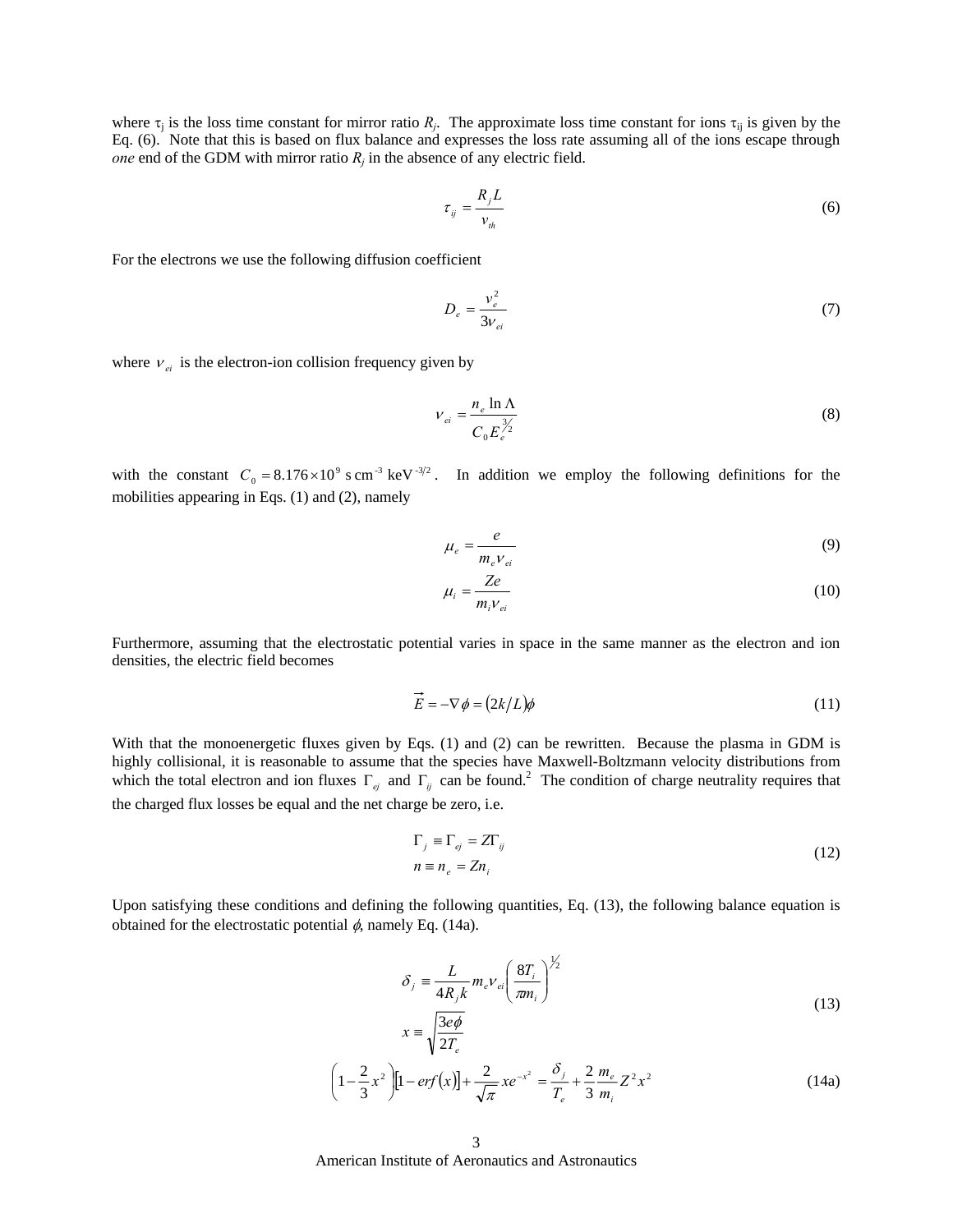where  $T_e$  and  $T_i$  are the electron and ion temperatures respectively and  $erf(x) = (2/\sqrt{\pi})\int_0^x e^{-t^2} dt$  is the error function. We recall that Eq. (14a) corresponds to two equations for the two "mirrors", one for  $j = 1$  and one for  $j = 2$ , and in general, the potentials that satisfy the two are different. However, unlike fluxes, we do not have two distinct

potentials inside the GDM. As a result, the two equations resulting from Eq. (14a) are combined into Eq. (14b), which is then used to determine the ambipolar potential inside the GDM.

$$
\left(1 - \frac{2}{3}x^2\right)\left[1 - erf(x)\right] + \frac{2}{\sqrt{\pi}}xe^{-x^2} = \frac{\delta_1 + \delta_2}{2T_e} + \frac{2}{3}\frac{m_e}{m_i}Z^2x^2\tag{14b}
$$

Returning to Eq. (5), we can express the loss time constant as

$$
\tau_j = \frac{L^2}{4kD_{ij}}\tag{15}
$$

where the diffusion coefficient  $D_{ij}$  is given by Eq. (16) and is obtained from the condition  $(1/R_j)\Gamma_j = -D_{ij}\nabla n = (2k/L)D_{ij}n$ , together with the expression for the total ion flux<sup>2</sup> and Eq. (12), i.e.

$$
D_{ij} = \frac{1}{m_e V_{ei}} \left[ \delta_j + \frac{m_e}{m_i} Z^2 e \phi \right]
$$
 (16)

Writing the following for the ion thermal velocity,

$$
v_{th} = \sqrt{\frac{8T_i}{\pi m_i}}\tag{17}
$$

and using this to rewrite  $\delta_i$  in terms of  $\tau_{ij}$  in Eq. (16), and upon equating the resulting expression for the ion diffusion coefficient to Eq. (5), we obtain the loss time constant, or equivalently the confinement time, namely

$$
\tau_j = \frac{\tau_{ij}}{1 + (m_e/m_i)Z^2 \left(e\phi/\delta_j\right)}\tag{18}
$$

We observe that when the potential  $\phi$  is neglected, the characteristic confinement time reduces to that given by Eq.  $(6)$ , which was used in the previous studies of GDM.<sup>1</sup> Again as before, Eq. (18) expresses the loss rate assuming that *all* the ions escape through one end of the GDM with mirror ratio *Rj*. The total loss rate can be written as follows.

$$
\frac{1}{\tau} = \frac{1}{\tau_1} + \frac{1}{\tau_2}
$$
 (19)

When the two mirror ratios are the same, Eq. (19) reduces to the expression given in Ref. 2, with the caveat that the *total* potential-less loss rate is now given by  $\tau_i = (RL)/(2v_{th})$ , which has an additional factor of 1/2 compared to Ref. 2. In addition to preserving consistency, this additional factor also arises naturally from flux balance consideration.

#### **B. Average Particle Escape Energy**

It should be noted in Eq. (14) that the mirror ratio *R* appears only in the ion dynamics term since only the ions respond to mirror confinement as noted earlier. Moreover,  $T_e \neq T_i$  in GDM since the electron distribution is in effect a "truncated" Maxwellian because electrons with energies above that of the potential do escape. The potential is